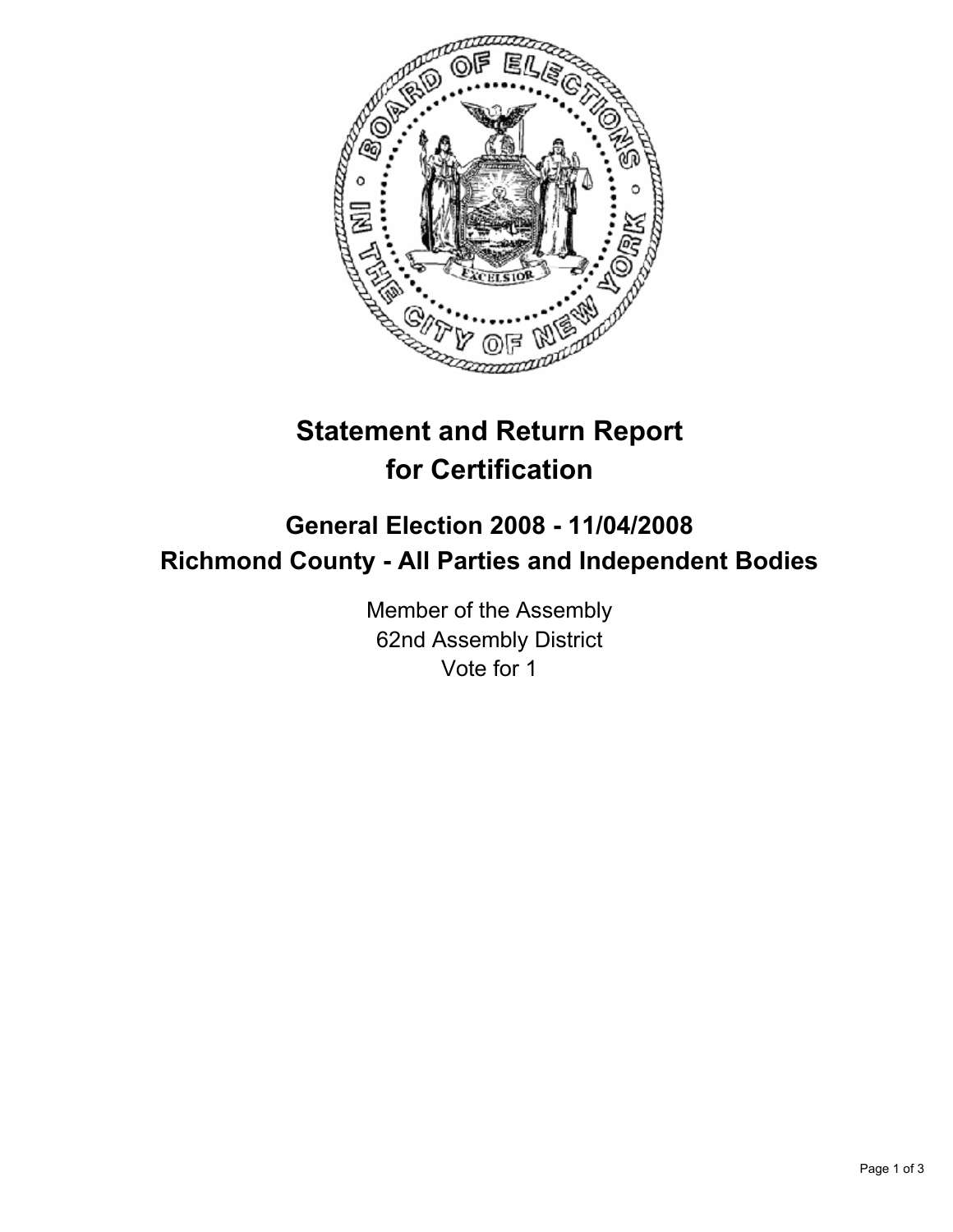

### **Assembly District 62**

| PUBLIC COUNTER                   | 47,527 |
|----------------------------------|--------|
| <b>EMERGENCY</b>                 |        |
| ABSENTEE/MILITARY                | 1,618  |
| AFFIDAVIT                        | 1,081  |
| <b>Total Ballots</b>             | 50,327 |
| ALBERT J ALBANESE (DEMOCRATIC)   | 11,816 |
| LOU TOBACCO (REPUBLICAN)         | 26,975 |
| LOU TOBACCO (INDEPENDENCE)       | 1,529  |
| LOU TOBACCO (CONSERVATIVE)       | 1,906  |
| <b>COLLIN POWEL (WRITE-IN)</b>   |        |
| <b>GINNY GENTILE (WRITE-IN)</b>  |        |
| HELEN ANGELORO (WRITE-IN)        |        |
| <b>JULIENNE VERDI (WRITE-IN)</b> |        |
| RJ. GUERCIO (WRITE-IN)           | 2      |
| <b>Total Votes</b>               | 42,232 |
| Unrecorded                       | 8.095  |